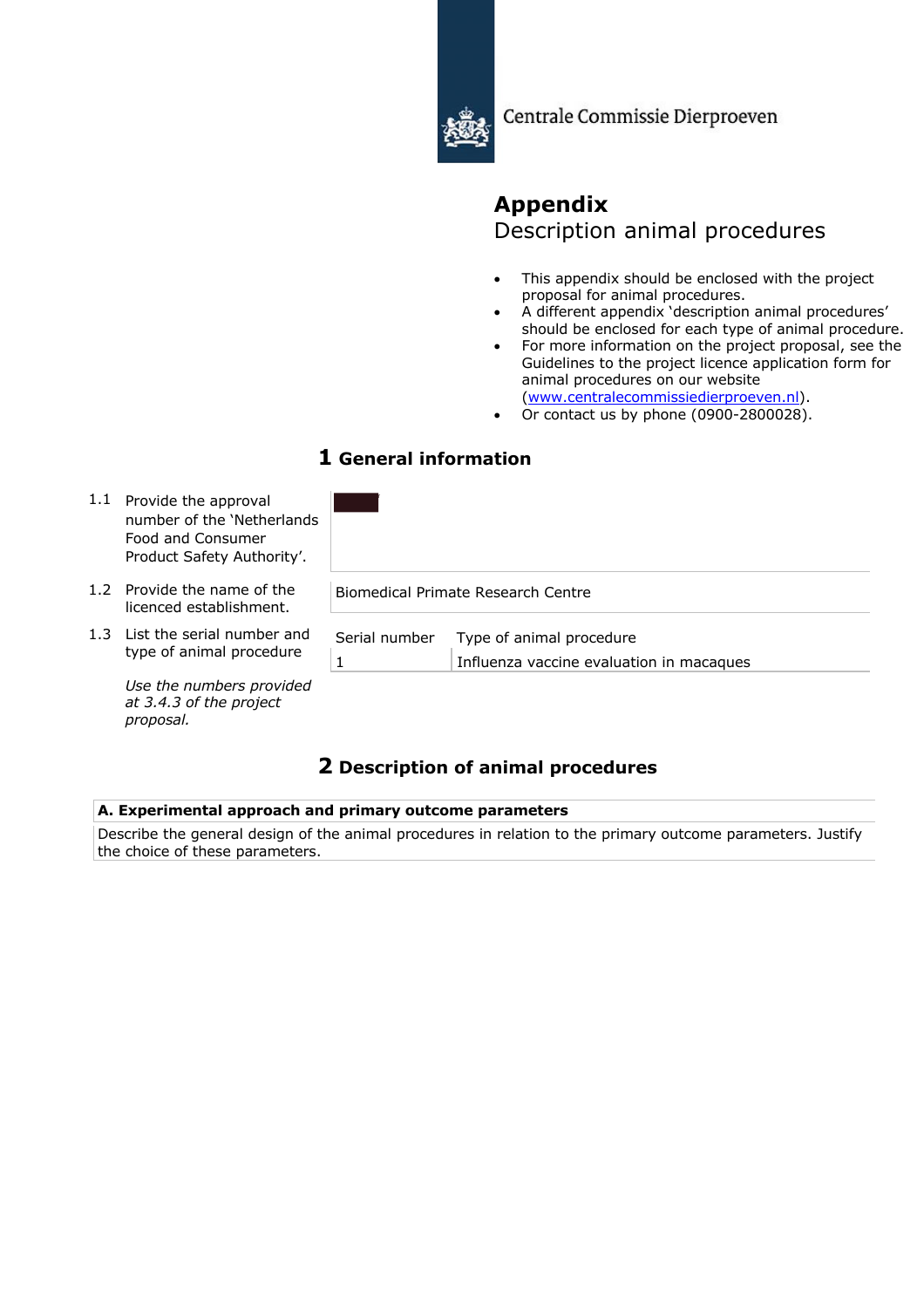We have developed a general study protocol for the evaluation of influenza vaccines in macaques. Temperature and potentially movement and heart rate will be measured by telemetry. A device that records and transmits these parameters is surgically placed in the abdominal cavity. When all mentioned parameters need to be monitored during the immunization as well as the infection phase then a relatively large device is needed that is capable of performing all these measurements and can be used during a long period. This larger device has the advantage that it can be temporarily put on stand-by to safe battery life and then be reactivated when needed, so that it will last through the entire study period. Such devices will be placed at least 4 weeks before the first immunization. In case only the temperature needs to be monitored during the influenza virus infection phase then a small device suffices. Such a device has however a shorter life-span (28 weeks) and has to be placed in the abdominal cavity four weeks before infection. Subsequently the animals are immunized either once or they receive a number of immunizations over a certain period of time. Although the vaccines that are used in these studies have already been extensively evaluated in other animals and are expected to give no or only very limited adverse effects, macaques will be monitored for possible changes in general behaviour and health. The site of immunization will be checked for local reactions and blood will be drawn to measure clinical chemistry and haematology parameters. Before, between and after immunizations, blood and occasionally nasal washes and lung lavages will be taken to measure induction of systemic as well as local immune responses. Both T-cell and antibody responses will be measured against several influenza viruses in order to establish the strength and breadth of the immune response. When adequate immune responses are induced that indicate that protection against infection might be achieved, the efficacy against infection will be tested by experimental infection with influenza virus. A group of non-vaccinated animals will be included as infection controls. Usually only one virus will be used for experimental infection. The choice of the virus strain to be used will depend on the outcome of the evaluation of the immune responses and the stage of development of the vaccine. An entirely new vaccine concept may require that in first instance protection against infection by a homologous virus strain is tested. However, for most vaccine candidates protection against infection with a heterologous virus will be tested. All animals in a specific vaccine group will be challenged with the same virus. If protection against two different viruses needs to be established than two groups of animals are immunized with the same vaccine and subsequently group 1 will be challenged with virus 1 and group 2 with virus 2. If animals are protected against infection, then a second challenge with a different virus may be performed. In this case an additional challenge control group is needed. In this manner the breadth of the immune response is both measured *in vitro;* via the evaluation of the induced immune response and *in vivo* via experimental infection with different virus strains. The infection will be performed as described in appendix 2.

The primary outcome parameters are:

- Absence of unexpected reactogenicity of the vaccine: effects of the vaccine on general behaviour, health, local reactions and blood parameters.
- Immunogenicity: Induction of cellular and humoral immune responses. The type and strength of the induced responses will determine if the objectives of the vaccine strategy are achieved and whether immune responses are sufficiently strong to proceed with viral challenge.
- Efficacy: Capacity to protect against viral challenge will be established in terms of: reduction in clinical symptoms, fever, virus multiplication and changes in blood parameters.

Describe the proposed animal procedures, including the nature, frequency and duration of the treatment. Provide justifications for the selected approach.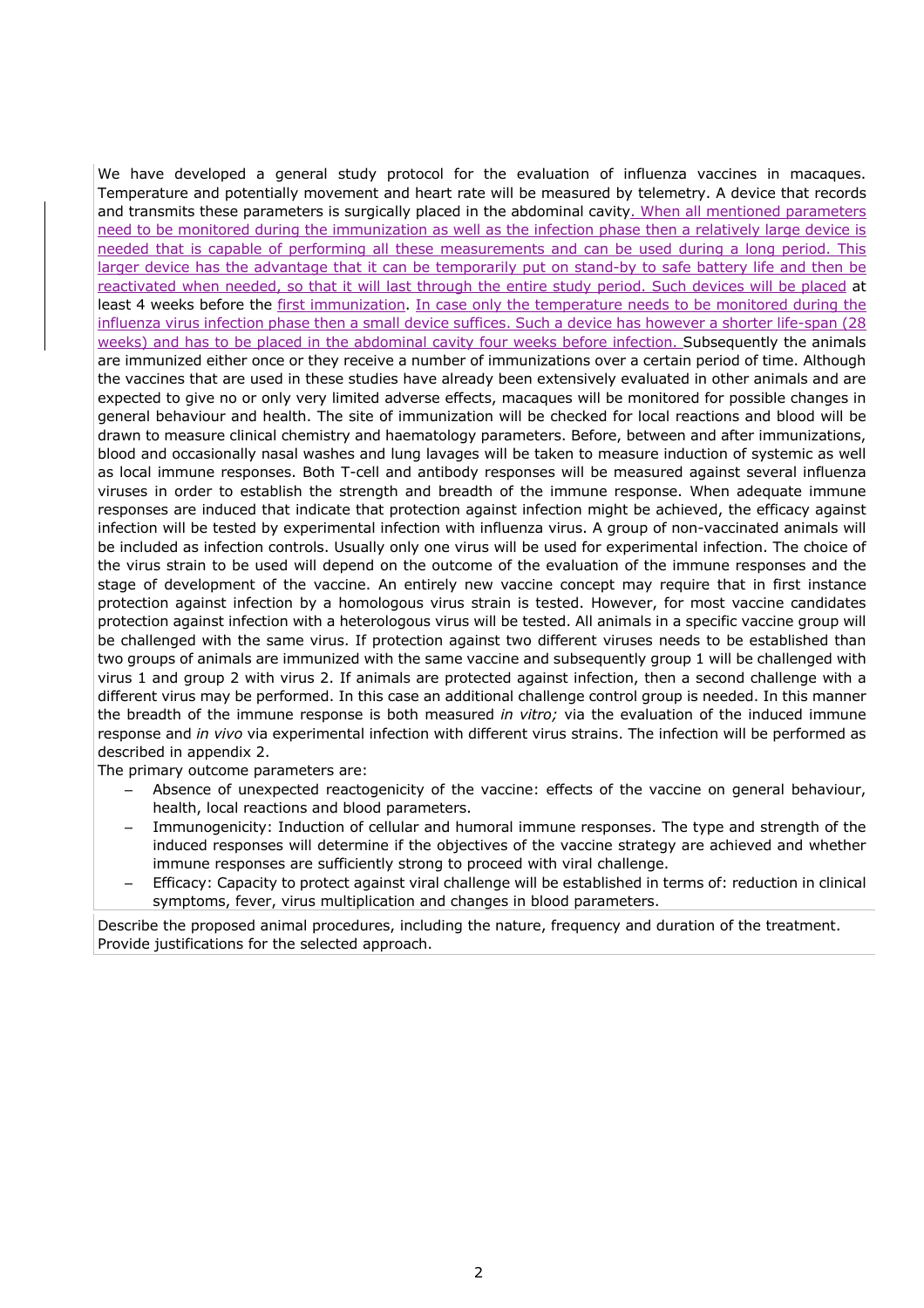A telemetry device is surgically placed in the abdominal cavity at least 4 weeks either before the first immunization or before the infection. This time frame is necessary for full recovery of the animals and to allow adequate recording of body temperature and/or heart rate and activity during a two to three-week period to establish normal values before immunizations start. Animals will receive one or more immunizations. If multiple immunizations are given then typically a 4 to 8-week time interval is used, although occasionally a longer time frame is needed between immunizations when different vaccine modalities are used for priming and boosting of the immune response. In rare occasions these limits may have to be exceeded, with a maximum of 6 immunizations. Specific rationale will then be presented to the animal welfare body (AWB). Immunizations will be done either by intradermal injection, intramuscularly, subcutaneously, intravenously, intranasally, intra-tracheally or via aerosol using a nebulizer. All vaccines have to be sterile and have to be given under aseptic conditions. At regular time intervals, usually two and four weeks after every immunization, blood is drawn to measure systemic adverse effects, which includes measurement of clinical chemistry and haematology, and to measure induction of cellular and humoral immune responses. The two-week interval after immunization is chosen, because this is optimal for measuring cellular immune responses, while four weeks is optimal for measuring humoral immune responses. In some studies, nasal washes and lung lavages (BAL) are taken after immunization in order to measure induction of local immune responses. BAL will be maximally collected three times after each immunization, resulting in total in 18 BAL collections if animals are immunized six times. Immune responses recorded after the final immunization will be used to decide whether protection against viral challenge can be reasonably expected. If these responses are inadequate then the study will be stopped and animals may be re-used in other non-influenza virus related experiments. Otherwise, experimental challenge will usually take place between 4 and 8 weeks after the last immunization. This time period is needed to allow immunological memory to form after the last immunization. Influenza infection may be done by intra-bronchial or intra-tracheal inoculation alone or in combination with oral, intranasal and intraocular inoculation or via aerosol using a nebulizer (as described in appendix 2). Clinical symptoms will be monitored twice daily during the infection phase. Nasal and tracheal swabs will be taken before infection, frequently during the first days after infection (daily and then every other day) and subsequently less frequently until day 21, to measure virus multiplication in the upper airways. Lung lavages may be taken at selected time points (max 5 times) to measure virus multiplication in the lungs. Blood is taken simultaneously with the swabs, to monitor changes in clinical chemistry and haematology parameters, leucocyte subsets and cytokine production. At the same time points body weight and physiological parameters (for instance pulse rate, blood pressure) are recorded and imaging (for instance CT or PET-CT) is performed to measure lung infiltration. After the virus is cleared (usually at day 21 after infection) animals may be exposed to a second challenge virus. All handling will then be repeated. However, this will be rarely the case and specific argumentation will be presented to the AWB. In general animals are either returned to the experimental stock or they are euthanized and a full necropsy is performed in order to establish lung pathology. Euthanasia is only performed when assessment of lung pathology is required to establish vaccine safety and in case pathogenic influenza viruses are used that are known to cause persistent lung pathology. Some telemetric devices, that have been designed to measure multiple parameters, can be quite large and require a substantial operation. These will not be removed and the animal will be euthanized instead. A small telemetric device can be surgically removed and animals may be re-used. A specific rational has to be provided to the AWB for using these devices. In case an animal should reach the humane endpoint during the study it will be immediately euthanized and a full necropsy will be performed to establish lung pathology and virus multiplication in the respiratory tract.

The details of each study, regarding the interval between the immunizations, the number and time points of sampling, the specific criteria to proceed with a viral challenge, the time interval between the last immunization and viral challenge will depend on the actual type of vaccine that is being tested and this will be submitted to the AWB.

Table. Maximum number of repeats per procedure. Indicated is which procedure is performed under sedation and which procedure under deep anesthesia.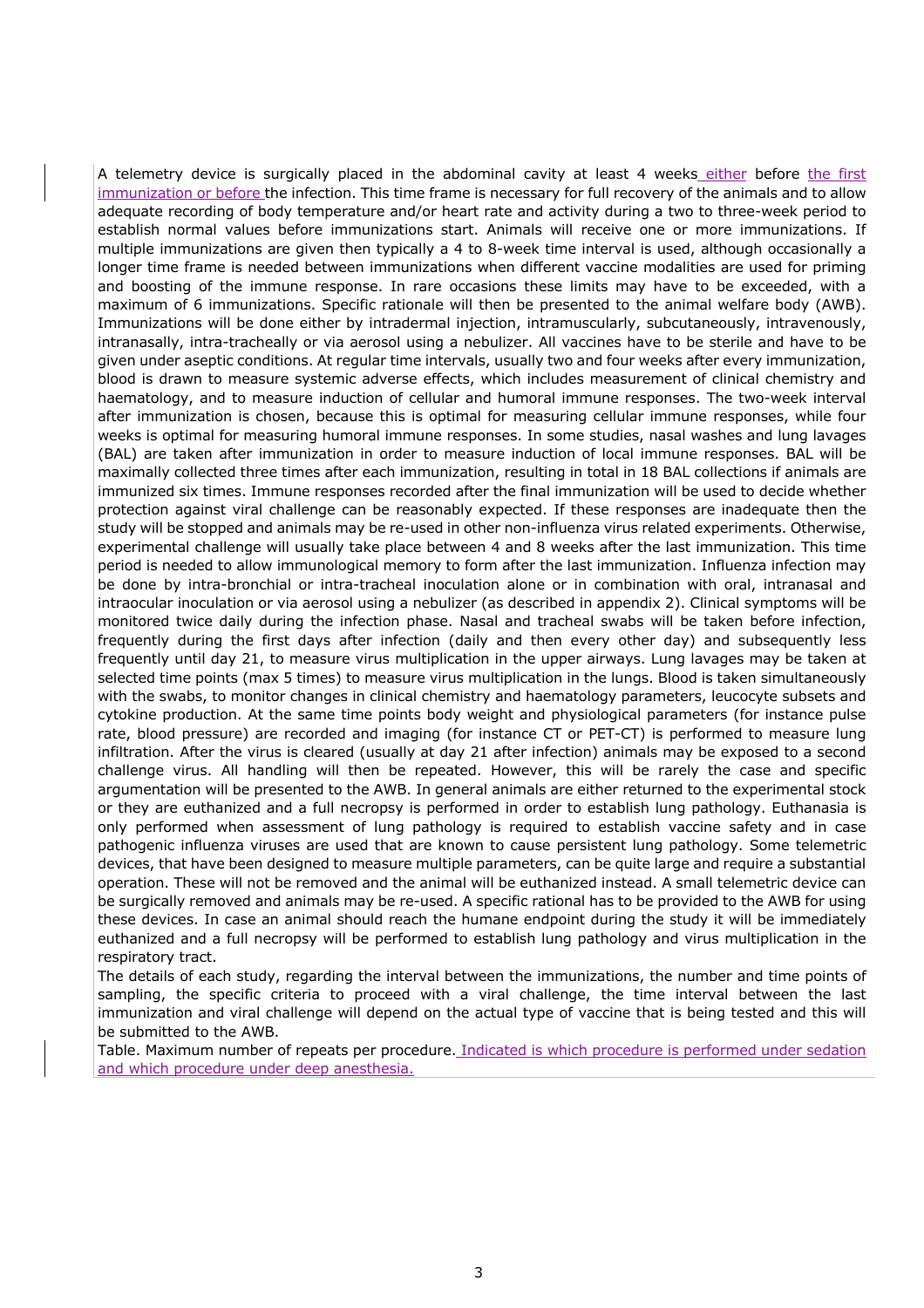| Procedure                   | Maximum | Duration         | sedation | anesthesia |
|-----------------------------|---------|------------------|----------|------------|
| Recorder in/out             | 2       | 60 min           |          | x          |
| Vaccination                 | 6       | $10 \text{ min}$ | х        |            |
| <b>Blood sample</b>         | 44      | 10 min           | х        |            |
| Bronchoalveola lavage (BAL) | 28      | 30 min           |          | x          |
| Infection                   | 2       | 10 min           |          | Χ          |
| Swabs                       | 20      | 10 min           | х        |            |
| CT-scan                     | 10      | 15 min           |          |            |

Describe which statistical methods have been used and which other considerations have been taken into account to minimise the number of animals.

The number of animals will be based on statistical power analysis. Calculations take into account the number of animals needed to measure statistically significant induction of immune responses in relation to unvaccinated controls or, in case different vaccines are compared, whether significant differences between the vaccine groups can be obtained. In addition, calculations are performed to establish the number of animals needed to obtain a significant reduction in virus load in the trachea between the vaccine groups and the challenge control group. Experience in previous influenza vaccine evaluation studies performed at our institute indicates that statistically significant reductions in virus multiplication can be obtained with six animals per group. However, in order to be able to measure differences between the vaccine groups themselves, more animals per group may be needed. Only the minimum number of animals required will be used. Since historical data are available on infection in non-vaccinated animals (appendix 2), usually less animals can be used in the non-vaccinated challenge control group than in the vaccine groups.

## **B. The animals**

Specify the species, origin, life stages, estimated numbers, gender, genetic alterations and, if important for achieving the immediate goal, the strain.

| Rhesus or<br>no<br><b>Not</b><br>Purpose<br>adult<br>M / F<br>90<br>cynomolgus<br>bred | Serial<br>number | <b>Species</b> | Origin | Life stages | Number | Gender | Genetically<br>altered | Strain     |
|----------------------------------------------------------------------------------------|------------------|----------------|--------|-------------|--------|--------|------------------------|------------|
|                                                                                        |                  | macague        |        |             |        |        |                        | applicable |

Provide justifications for these choices

| Species                | Macaque species have been used in several influenza vaccine studies (1-6). The most<br>frequently used species are the rhesus- (Macaca mulatta) and cynomolgus monkey (Macaca<br>fascicularis). Both species are semi-permissive to influenza infection. Therefore, both rhesus<br>and cynomolgus macaques can be used for influenza vaccine evaluation studies.                                                                                                                                                                                                           |
|------------------------|----------------------------------------------------------------------------------------------------------------------------------------------------------------------------------------------------------------------------------------------------------------------------------------------------------------------------------------------------------------------------------------------------------------------------------------------------------------------------------------------------------------------------------------------------------------------------|
| Origin                 | All animals are purpose bred. They are either bred at our institute or obtained from a certified<br>supplier.                                                                                                                                                                                                                                                                                                                                                                                                                                                              |
| Life stages            | Adult animals will be used because these allow larger volumes of blood to be collected.                                                                                                                                                                                                                                                                                                                                                                                                                                                                                    |
| Number                 | 90 macaques in total (either cynomolgus or rhesus). The number of animals requested is<br>based on the assumption that each study will contain two vaccine groups and 1 control group,<br>with 10 animals per group. The group size will be determined per experiment, based on<br>power calculation specific for the experiment. As stated above, probably fewer animals will<br>be needed in the non-vaccinated challenge control groups and also in the vaccine groups in<br>some of the studies. In all, we anticipate performing 3 such studies over a 5-year period. |
| Gender                 | Adult male and female animals can be used. There are immunological differences between<br>males and females (7, 8). However, for influenza vaccine induced responses these<br>differences are only modest (9) and not observed in all reports (10) and are unlikely to affect<br>study outcome in pre-clinical studies with relatively low number of animals. Therefore, both<br>male and female animals can be used.                                                                                                                                                      |
| Genetic<br>alterations | Not applicable                                                                                                                                                                                                                                                                                                                                                                                                                                                                                                                                                             |
| Strain                 | Not applicable                                                                                                                                                                                                                                                                                                                                                                                                                                                                                                                                                             |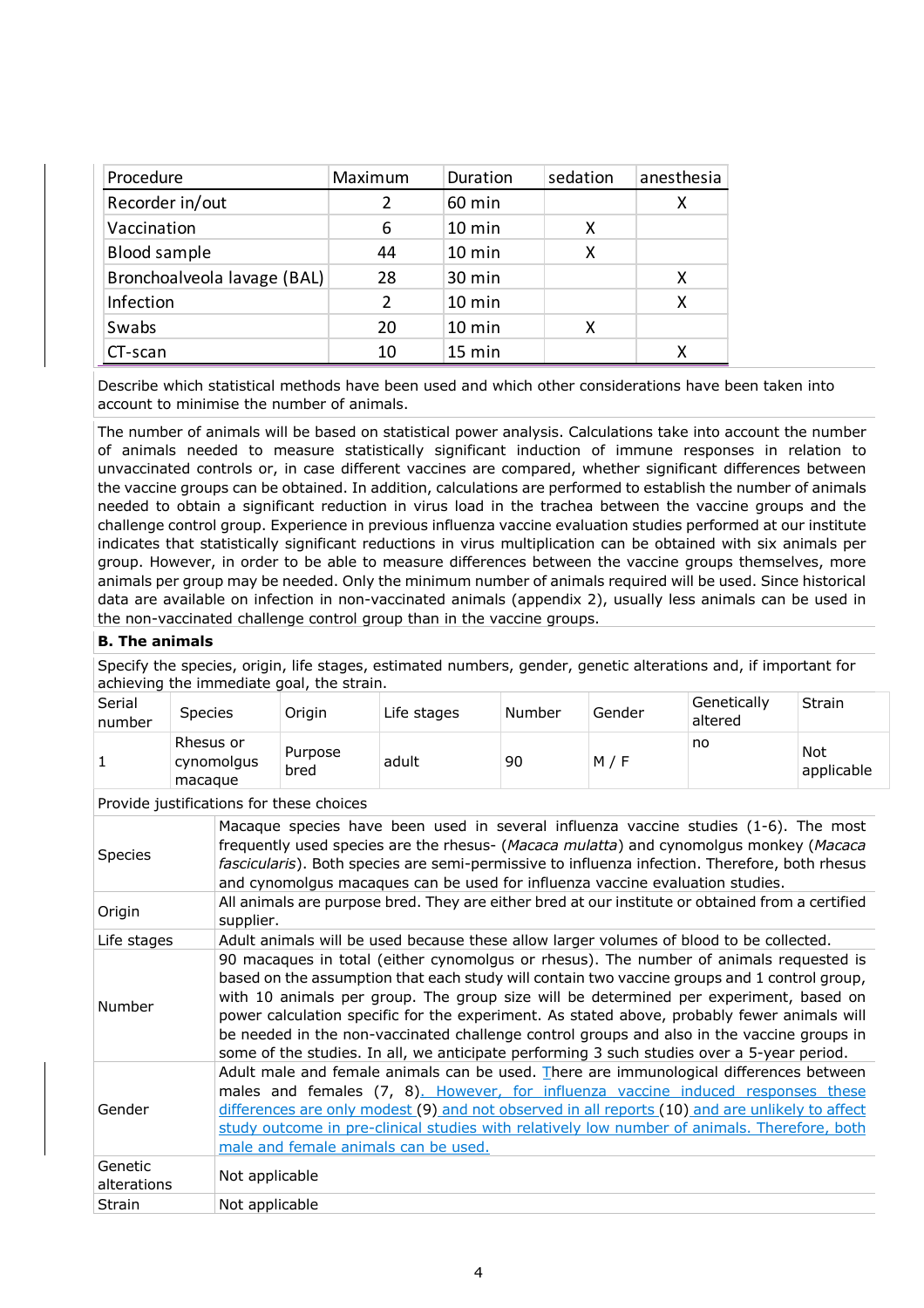#### **C. Accommodation and care**

Is the housing and care of the animals used in experimental procedures in accordance with Annex III of the Directive 2010/63/EU?

 $\boxtimes$  Yes

 $\Box$  No > If this may adversely affect animal welfare, describe how the animals will be housed and provide specific justifications for these choices

#### **D. Pain and compromised animal welfare**

Will the animals experience pain during or after the procedures?

 $\Box$  No

 $\boxtimes$  Yes > Will anaesthesia, analgesia or other pain relieving methods be used?

 $\Box$  No > Justify why pain relieving methods will not be used.

 $\boxtimes$  Yes > Indicate what relieving methods will be used and specify what measures will be taken to ensure that optimal procedures are used.

After placement of the recording device in the abdomen and after removal, which is needed in case the animal will not be euthanized after completion of the experiment, animals will receive analgesics for as long as necessary, typically 3 days. In previous studies we have observed that animals can experience some body temperature elevation during the first days after insertion of the recording device, but have recovered very well within 1 week after the operation. Pain relieve will also be applied when substantial induration is seen at the site of vaccine injection. In case of the latter, analgesics known not to interfere with the induction of the vaccine response will be used.

Describe which other adverse effects on the animals' welfare may be expected?

- 1. Discomfort because of insertion or removal of the temperature recording device
- 2. Discomfort due to injection
- 3. Discomfort due to lung lavages
- 4. Discomfort due to virus installation
- 5. Discomfort due to PET-CTs
- 6. Stress because of sedation and recovery
- 7. Reduced food intake during the first days after infection
- 8. Disease symptoms due to the infection

Explain why these effects may emerge.

- 1. The surgery needed for insertion and removal of the temperature recording device will cause pain and some local inflammation.
- 2. When vaccines are given by injection, this can cause local pain and irritation.
- 3. For the lung lavages a bronchoscope is used. Insertion will cause irritation.
- 4. When virus is given intra-bronchially a bronchoscope is used and this combined with the inoculum volume will cause irritation. Aerosol application implies that animals have to be sedated and forced to breathe via a nebulizer device and this can give irritation.
- 5. For the PET-CT animals are sedated, intubated and mechanical ventilation with a forced breathing pattern is applied. No adverse effects are expected from the scan itself
- 6. Animals will be repeatedly sedated for vaccine delivery, blood sampling, virus infection, collection of swabs, CTs and lung lavages. Nausea can sometimes be observed during recovery from the sedation.

7. Especially during daily sedation during the first 2 days after infection food intake might be reduced.

8. Influenza infection can cause fever, coughing, sneezing, nose discharge, laboured breathing, increased breathing rate, loss of appetite, inactivity.

Indicate which measures will be adopted to prevent occurrence or minimise severity.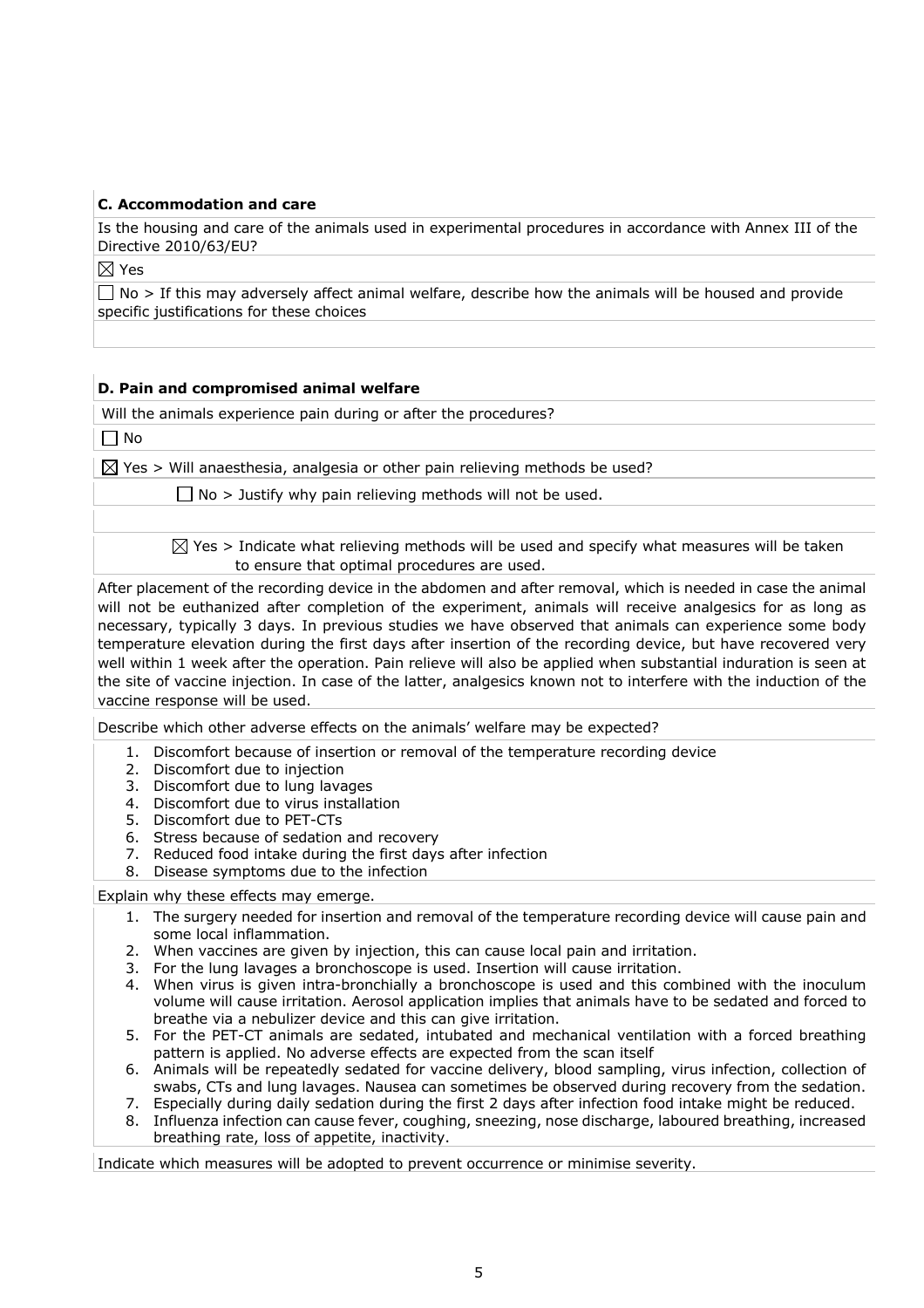- 1. Surgery will be done under anaesthesia and after surgery analgesics will be applied.
- 2. Animals will be sedated for vaccine delivery. Only rarely are strong adverse effects seen. Should granuloma formation be observed, then the animal will be sedated, the wound will be cleaned and analgesics are applied if necessary following veterinary consultation.
- 3. For the lung lavages animals are first deeply sedated and then receive a local muscle relaxant.
- 4. The same procedure as described under 3 will be followed
- 5. The animals are first deeply sedated and then receive a local mucosal relaxant before intubation. The mechanical ventilation & forced breathing patterns will be monitored and adapted on each animals characteristics.
- 6. Recovery of the animals will be monitored and the veterinarian will be consulted in case of problems.
- 7. Animals will receive supportive feeding with dense "brokkenballen".
- 8. Animals are monitored twice daily and a weighed clinical scoring list is used to record the clinical symptoms. When a certain pre-determined clinical score is reached then the animal will be humanely euthanized and a full necropsy will be performed to establish the cause of the disease and viral distribution over the respiratory tract.

#### **E. Humane endpoints**

May circumstances arise during the animal procedures which would require the implementation of humane endpoints to prevent further distress?

 $\Box$  No > Continue with question F

 $\boxtimes$  Yes > Describe the criteria that will be used to identify the humane endpoints.

Animals are monitored twice daily and a weighed clinical scoring list is used to record the clinical symptoms (11). When a clinical score of 35 is reached this indicates that the maximum duration of severity is reached then the animal will be euthanized. Individual scores are added and the decision is based on the total daily score and veterinarian assessment of discomfort. Symptoms associated with score 35 that lead to an immediate endpoint are: open mouth breathing or cyanosis, lethargy as defined by minimal response to human approach.

#### Indicate the likely incidence.

The likely incidence for reaching a clinical endpoint depends on the virus strain that is used for infection. Human influenza viruses only rarely cause severe disease (<1% of the animals). Highly pathogenic avian influenza viruses can cause lethal disease in up to 75% of the non-vaccinated control animals.

## **F. Classification of severity of procedures**

Provide information on the experimental factors contributing to the discomfort of the animals and indicate to which category these factors are assigned ('non-recovery', 'mild', 'moderate', 'severe'). In addition, provide for each species and treatment group information on the expected levels of cumulative discomfort (in percentages).

The total amount of discomfort is estimated as moderate. This is mainly caused by the surgical implantation and removal of the recording device and development of disease due to infection and the high maximum number of sedations.

## **G. Replacement, reduction, refinement**

Describe how the principles of replacement, reduction and refinement were included in the research strategy, e.g. the selection of the animals, the design of the procedures and the number of animals.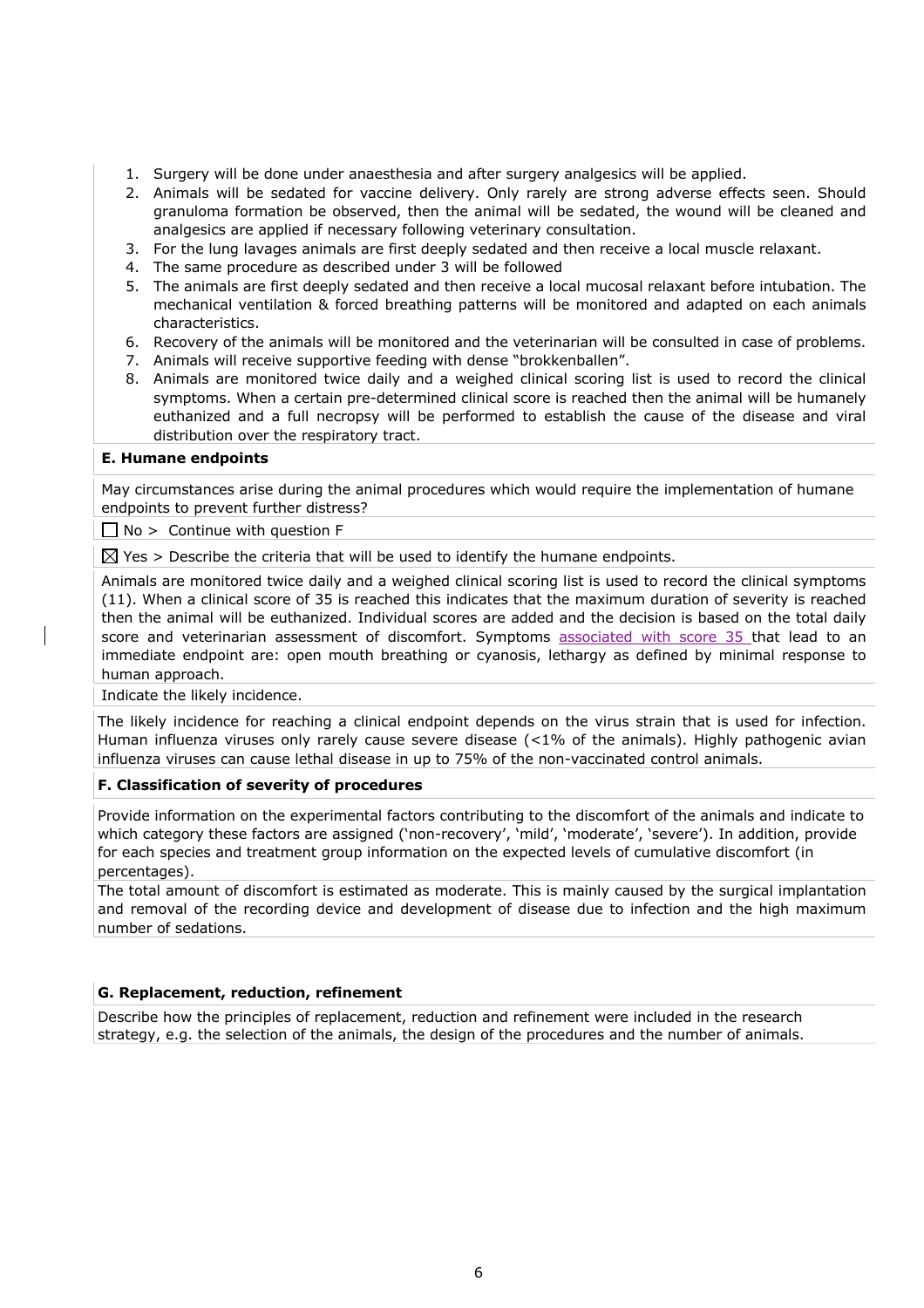| Replacement | The immune system is very complex and the in vivo interactions between virus and/or<br>vaccine and host are not completely understood. At present there is no in vitro model<br>available that can mimic the human immune system sufficiently to study the potential<br>of a vaccine to induce protective immune responses. Due to the complex interaction of<br>influenza virus with different tissues and the role of local immunity in eradication of the<br>virus, the efficacy of an influenza vaccine to protect against infection can only be<br>adequately established in an animal model.<br>Several animal species have been used as a model for human influenza virus infection<br>(12). However, mice are not naturally susceptible to influenza and usually lethal<br>infection models are used, that are based on extremely adapted human viruses. Ferrets<br>are naturally susceptible to most human influenza viruses and recapitulate the natural<br>course of infection. However, infection is often restricted to the upper airways and this<br>model has the disadvantage that limited immunological tools are available, especially to<br>study innate and cellular adaptive immune responses, which are especially important in<br>the evaluation of "universal" vaccine strategies. NHP have an immune system that most<br>closely resembles that of humans. Also the availability of many cross reactive reagents<br>makes it possible to study in detail the contribution of the innate immune system and<br>to analyse vaccine induced immune responses and evaluate their role in control of<br>infection. In addition, vaccine strategies that aim to trigger immune responses through<br>targeting of specific cell surface molecules or innate immune receptors have either<br>limited cross reactivity to other animal species or trigger different cell types or different<br>responses because of differences in receptor expression pattern or cell signalling<br>pathways. These aspects are essential for the evaluation of so called "universal"<br>influenza vaccines. For this type of vaccines new vaccination strategies as well as<br>vaccine modalities are used that aim for the induction of cross protective cellular<br>immune responses or induction of broadly cross neutralizing antibody responses or non-<br>neutralizing antibody responses that become effective through interaction with innate<br>immune cells. Here, the close homology between the immune system in NHP and<br>humans is essential for proper induction and adequate analysis of these responses,<br>allowing a better extrapolation to the human situation. Vaccines that will be tested in<br>NHP have to be in the final stages of preclinical development and require this last<br>validation step in order to assure that there are no adverse effects that were missed in<br>the preliminary studies in other species and that they are effective in an animal species<br>that has an immune system closely related to humans. |
|-------------|----------------------------------------------------------------------------------------------------------------------------------------------------------------------------------------------------------------------------------------------------------------------------------------------------------------------------------------------------------------------------------------------------------------------------------------------------------------------------------------------------------------------------------------------------------------------------------------------------------------------------------------------------------------------------------------------------------------------------------------------------------------------------------------------------------------------------------------------------------------------------------------------------------------------------------------------------------------------------------------------------------------------------------------------------------------------------------------------------------------------------------------------------------------------------------------------------------------------------------------------------------------------------------------------------------------------------------------------------------------------------------------------------------------------------------------------------------------------------------------------------------------------------------------------------------------------------------------------------------------------------------------------------------------------------------------------------------------------------------------------------------------------------------------------------------------------------------------------------------------------------------------------------------------------------------------------------------------------------------------------------------------------------------------------------------------------------------------------------------------------------------------------------------------------------------------------------------------------------------------------------------------------------------------------------------------------------------------------------------------------------------------------------------------------------------------------------------------------------------------------------------------------------------------------------------------------------------------------------------------------------------------------------------------------------------------------------------------------------------------------------------------------------------------------------------------------------------------------------------------------------------------------------------------------------------------------------------------------------------------------------------------------------------------------------------------|
| Reduction   | The number of animals needed per experiment will be based on statistical power<br>calculation for achieving statistically significant induction of immune responses and a<br>significant reduction in virus load in the respiratory tract between the vaccine groups<br>and the challenge control group. Only the minimum number of animals needed will be<br>used. Since historical data are available on infection in non-vaccinated animals<br>(appendix 2), usually less animals can be used in the challenge control group than in<br>the vaccine groups. Furthermore, we aim to evaluate multiple vaccine candidates in a<br>single experiment, so that a single challenge control group can be used. This has to be<br>weighed against the fact that in order to obtain significant differences in immune<br>response between the vaccine groups, more animals per vaccine group may occasionally<br>be required.                                                                                                                                                                                                                                                                                                                                                                                                                                                                                                                                                                                                                                                                                                                                                                                                                                                                                                                                                                                                                                                                                                                                                                                                                                                                                                                                                                                                                                                                                                                                                                                                                                                                                                                                                                                                                                                                                                                                                                                                                                                                                                                                       |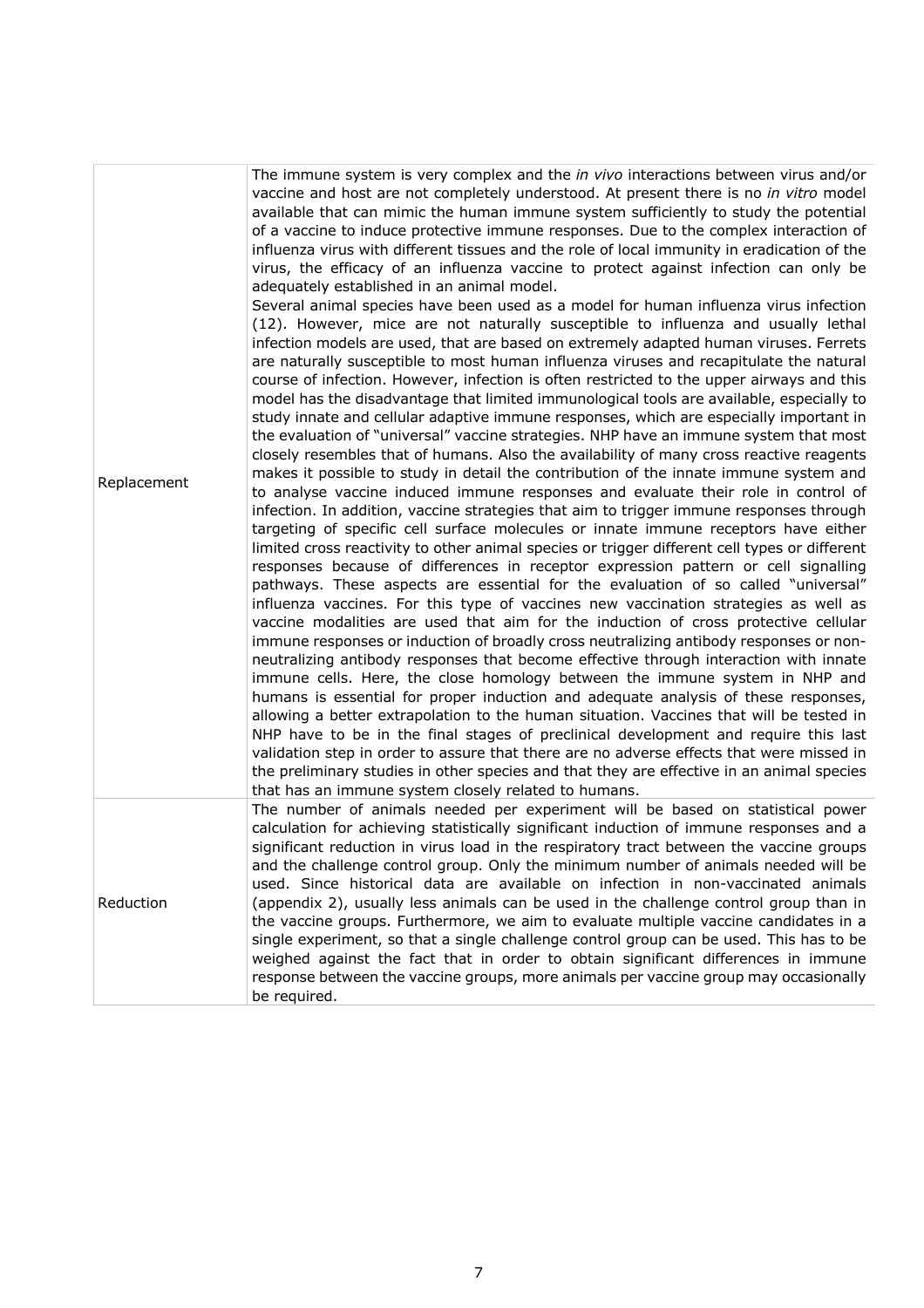Refinement The use of recording devices enables the monitoring of body temperature, heart- and breathing-rate every 15 minutes. We have designed a method that allows very precise calculation of fever induction caused by influenza infection (4). With this method we have observed a significant reduction in fever by influenza vaccine candidates (1). Such precise measurements are not possible with the traditional rectal temperature measurement. Placement and removal of the temperature responders will require a small surgical procedure, which will be done under anaesthesia. Subsequently, animals will receive analgesics as long as required. Animals are trained to cooperate as much as possible for the invasive handlings, such as receiving the sedation. Animals will be socially housed with a socially compatible animal. There is an extensive program for enrichment in our institute that consists of playing material and methods to present food. During the study animals will be observed daily by qualified and competent animal caretakers. Should changes occur in behaviour, appetite or stool then a veterinarian will be informed and measures will be discussed with the investigator and implemented. Possible local reactions on the injection site of the vaccine will be recorded at multiple time points using a scoring system that includes redness, swelling and induration. In case substantial induration is seen, then the wound will be treated and analgesics will be applied. During the infection phase, animals will be observed twice daily and clinical symptoms will be scored using a well-established clinical scoring list adapted from Brining et al. (11). On the basis of the scoring system a humane endpoint is defined. In addition, a sudden strong decrease in body temperature is taken as a humane endpoint. When this endpoint is reached the animal will be immediately euthanized and a full necropsy will be performed to determine the cause of clinical disease. All handlings will be performed under sedation. On every time point where a handling is performed the animal will be weighed and closely examined. During the first 2 days of the infection the animal will receive supportive feeding with dense "brokkenballen". This is necessary, because animals have to fast the night before the sedation and since animals will be sedated daily during the first days after infection the food intake during this period would otherwise be very limited.

Are adverse environmental effects expected? Explain what measures will be taken to minimise these effects.  $\boxtimes$  No

 $\Box$  Yes > Describe the environmental effects and explain what measures will be taken to minimise these effects.

## **H. Re-use**

Will animals be used that have already been used in other animal procedures ?

 $\Box$  No > Continue with question I.

 $\boxtimes$  Yes > Explain why re-use is considered acceptable for this animal procedure.

Animals that will be used in these experiments, have possibly been used in previous experiments. Animals that have been involved in previous influenza vaccine or influenza virus infection studies or that have preexisting antibodies against influenza are not suitable. In view of the long life-span of the animals of this species re-use of animals will take place within the limitations described in art 1e of the Wet op de Dierproeven.

Are the previous or proposed animal procedures classified as 'severe'?

 $\boxtimes$  No

 $\Box$  Yes > Provide specific justifications for the re-use of these animals during the procedures.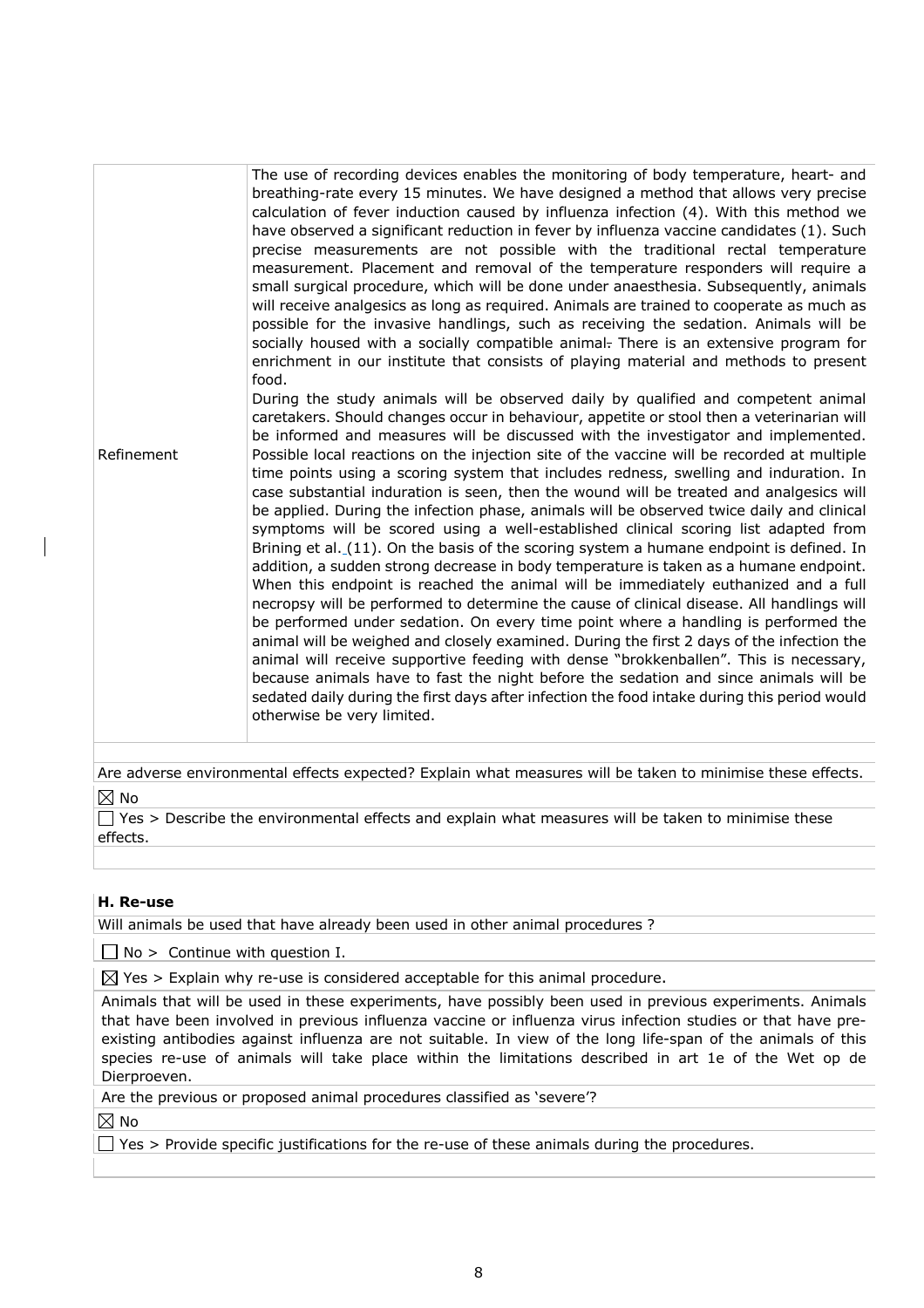# **I. Repetition**

Explain for legally required animal procedures what measures have been taken to ensure that the proposed procedures have not already been performed. If applicable, describe why duplication is required. Not applicable

#### **J. Location where the animals procedures are performed**

Will the animal procedures be carried out in an establishment that is not licenced by the NVWA?

 $\boxtimes$  No > Continue with question K.

 $\Box$  Yes > Describe this establishment.

Provide justifications for the choice of this establishment. Explain how adequate housing, care and treatment of the animals will be ensured.

# **End of experiment**

#### **K. Destination of the animals**

Will the animals be killed during or after the procedures?

 $\Box$  No > Provide information on the destination of the animals.

 $\boxtimes$  Yes > Explain why it is necessary to kill the animals during or after the procedures.

In most studies the animals will be re-used after the virus is cleared (usually at day 21 after infection). However, in cases where possible adverse effects of the vaccine have to be studied animals are euthanized and a full necropsy is performed.

Is the proposed method of killing listed in Annex IV of Directive 2010/63/EU?

 $\Box$  No > Describe the method of killing that will be used and provide justifications for this choice.

 $\boxtimes$  Yes > Will a method of killing be used for which specific requirements apply?

 $\boxtimes$  No > Describe the method of killing.

Euthanasia is done by injection of an anaesthetic dose of ketamine followed by an overdose of barbiturate intravenously

> $\Box$  Yes > Describe the method of killing that will be used and provide justifications for this choice.

If animals are killed for non-scientific reasons, justify why it is not feasible to rehome the animals.

#### **References**

1. Impagliazzo A, Milder F, Kuipers H, Wagner MV, Zhu X, Hoffman RM, et al. A stable trimeric influenza hemagglutinin stem as a broadly protective immunogen. Science. 2015;349(6254):1301-6. 10.1126/science.aac7263